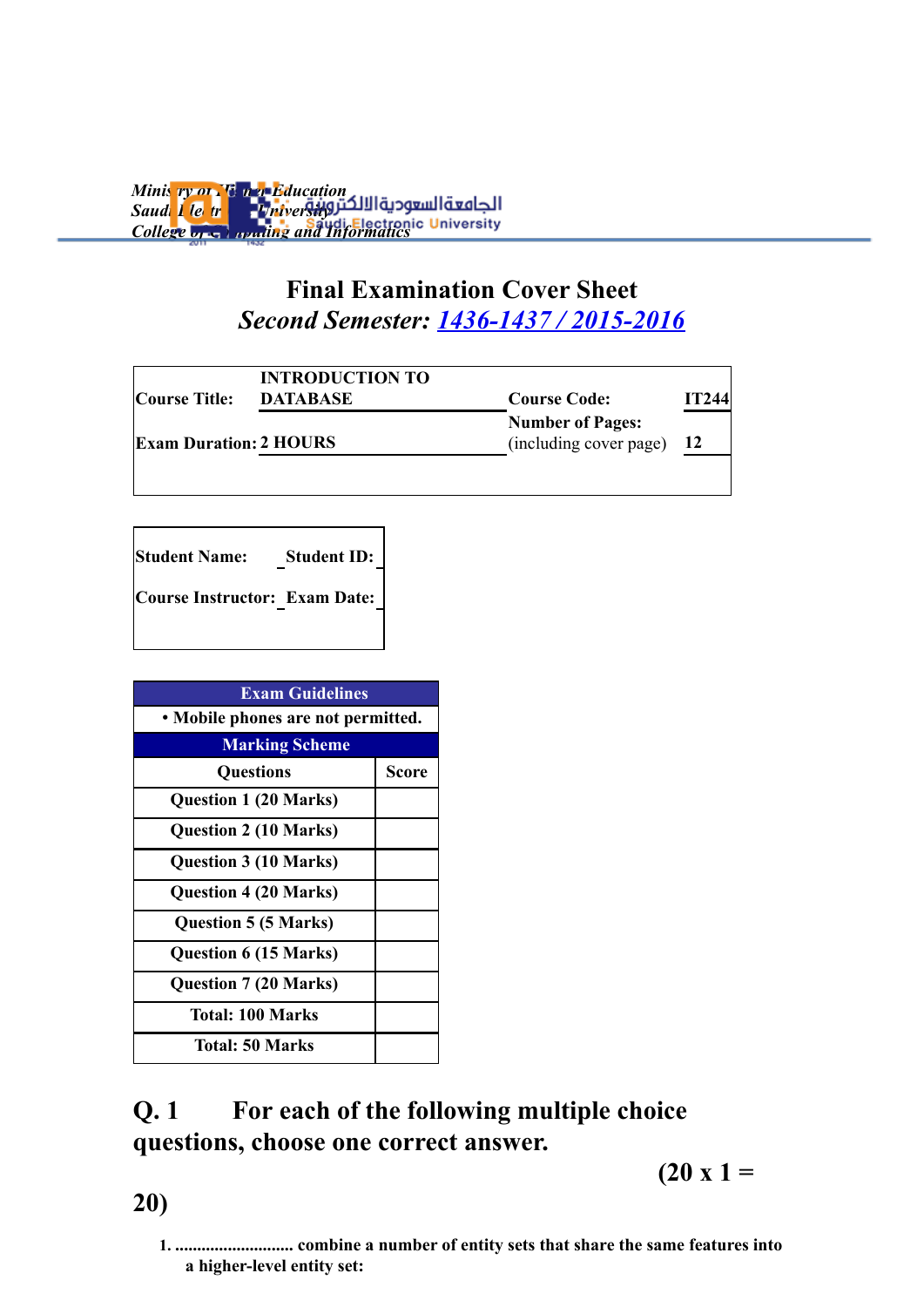- A. Intersect
- B. Attribute inheritance
- C. A bottom-up design process
- D. relationship sets

#### **2. What command is used to get back the privileges offered by the GRANT command?**

- A. Grant
- B. Revoke
- C. Execute
- D. Run

### **3. Which of the following is NOT a type of SQL constraint?**

- A. PRIMARY KEY
- B. ALTERNATE KEY
- C. FOREIGN KEY
- D. UNIQUE

### **4. Aggregate functions simply \_\_\_\_\_\_\_\_\_ null values**

- A. Take into account
- B. Ignore
- C. Delete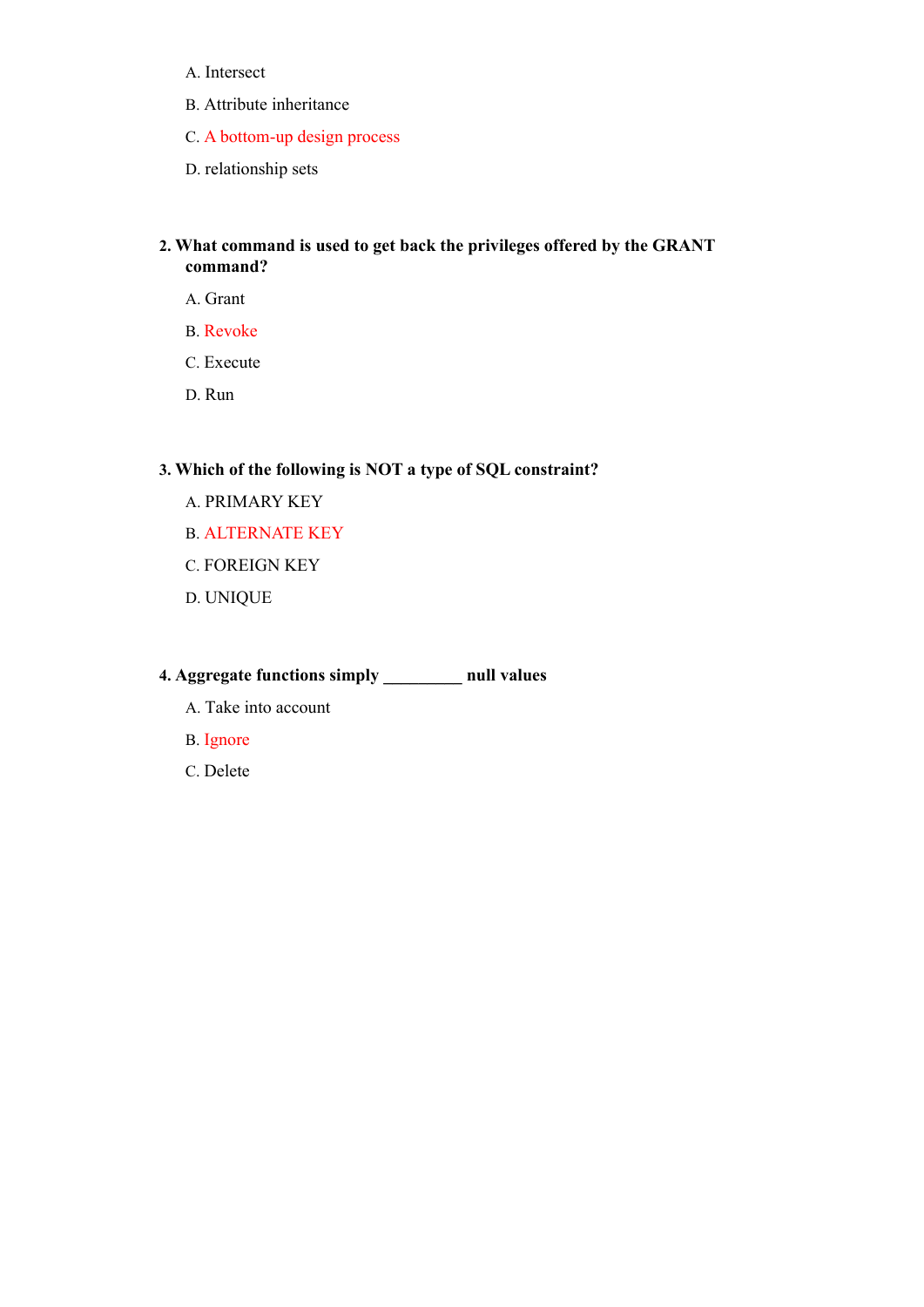#### **5. Avg, min, max, sum and count are called \_\_\_\_\_\_\_\_\_ functions.**

- A. Algebra
- B. Normal
- C. Aggregate
- D. Complex

#### **6. \_\_\_\_\_\_\_\_\_\_\_\_\_\_\_\_\_ provides the ability to query information, and insert, delete and update tuples**

- A. Data Manipulation Language
- B. Data Definition Language
- C. Data Construction Language
- D. Data management Language

#### **7. A functional dependency is a relationship between or among:**

- A. Tables.
- B. Rows.
- C. Relations.
- D. Attributes.

#### **8. DBMS is the bridge between operating system and \_\_\_\_\_\_\_\_\_\_\_.**

- A. User
- B. Database administrator
- C. Application program
- D. None of these

#### **9. Which is the component of database management system:**

- A. Query Language
- B. Database Manager
- C. File manager
- D. All of these

#### **10. From a structural point of view, 2NF is better than \_\_\_\_.**

A. 1NF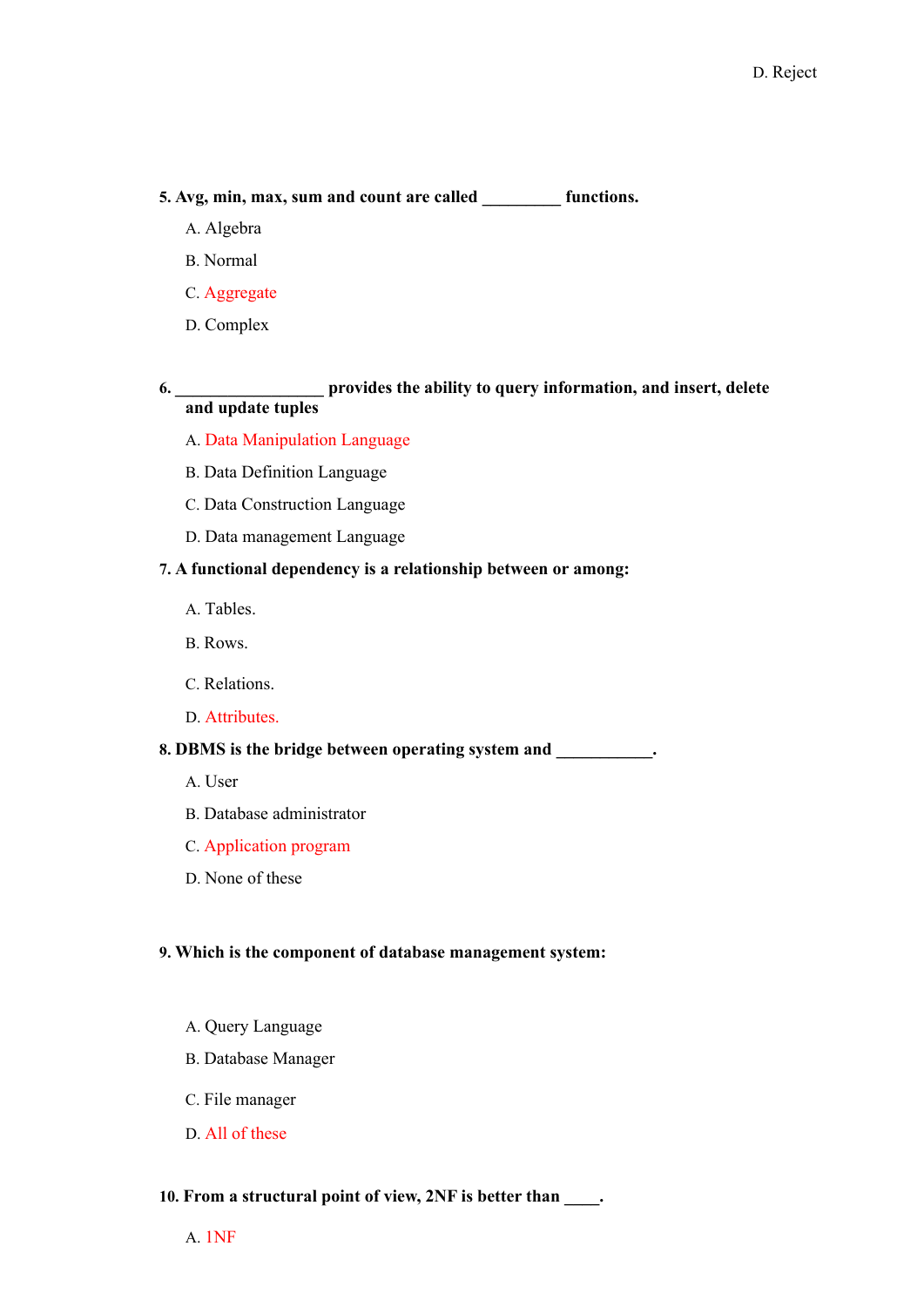- B. 3NF
- C. 4NF
- D. BCNF

### **11. The \_\_\_\_\_\_\_\_\_\_\_\_\_\_\_\_\_\_ clause specifies conditions that the result must satisfy** A. Where

- 
- B. And
- C. Or
- D. System

#### **12. \_\_\_\_\_\_\_\_\_ computes the join and then adds tuples form one relation that does not match tuples in the other relation to the result of the join.**

- A. Join
- B. Natural join
- C. Cartesian product
- D. Outer join

#### **13. An …….. is an object that exists and is distinguishable from other objects.**

- A. Entity
- B. Entity set
- C. Attributes
- D. relationship

#### **14. Transaction either fully executed or rolled back as if it never occurred is**

- A. Atomic transaction
- B. Rollback work
- C. Commit work
- D. API

#### **15. 4. Audit Trails are used to:**

- A. authorize a user
- B. locate when and how a data is updated
- C. encrypt data
- D. reduce cost of serving pages

#### **16. Tables in second normal form (2NF):**

- A. Eliminate transitive dependencies.
- B. Have fields must contain a single value.
- C. Have a composite key
- D. Have all non key fields depend on the whole primary key

#### **17. If attribute A determines both attributes B and C, then it is also true that:**

- $A \rightarrow B$
- $B \rightarrow A$
- $C. C \rightarrow A$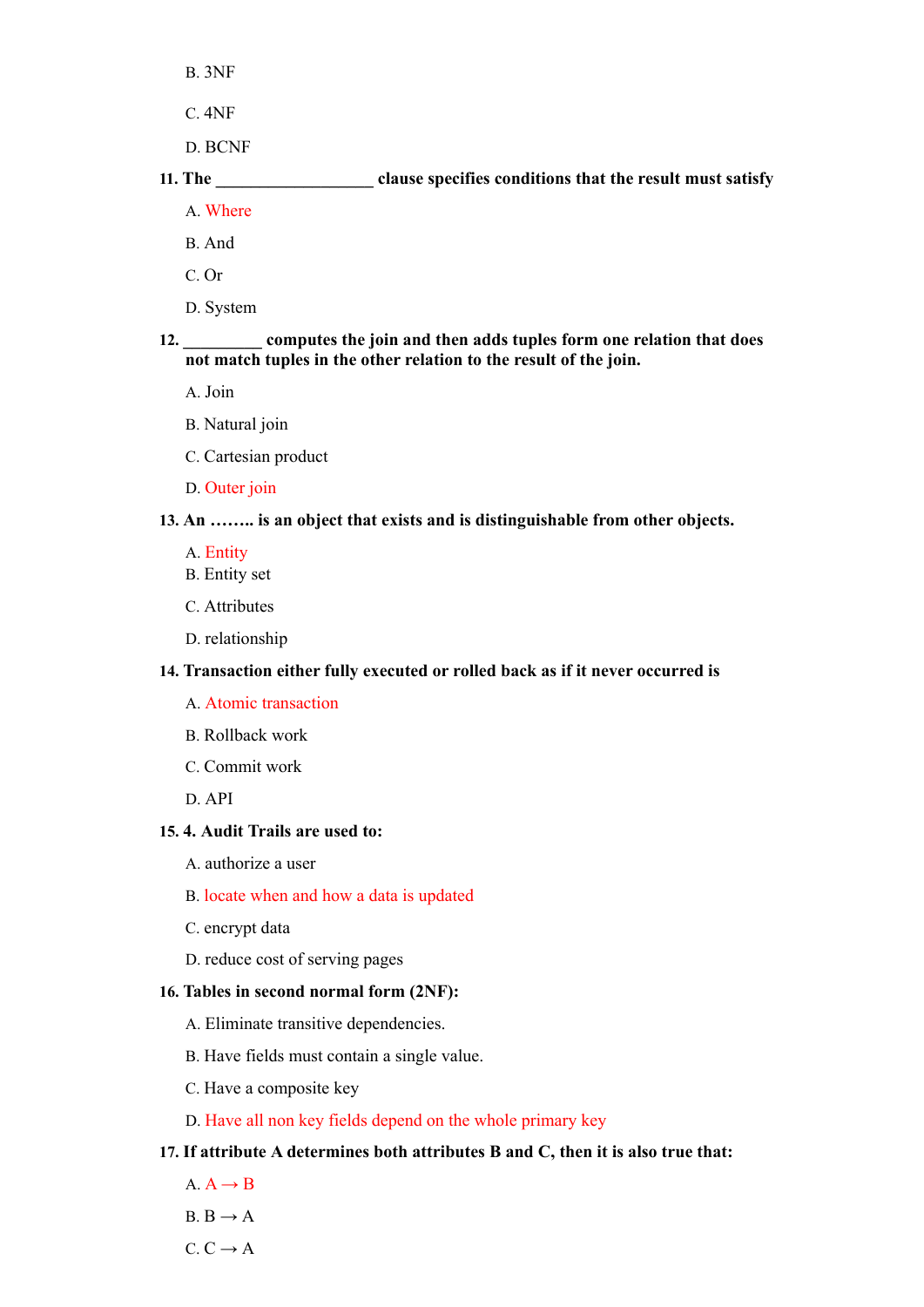D.  $(B,C) \rightarrow A$ 

#### **18. Tables are in second normal form (2NF), when:**

- A. All non-key attributes are fully functional dependent on the primary key.
- B. Have a composite key.
- C. There is no transitive functional dependency.
- D. None of the above.

**19. ............... involve two entity sets (or degree two):** 

- A. One-to-One Relationship
- B. binary relationship
- C. Domain
- D. none of the above

**20. \_\_\_\_\_\_\_\_\_\_\_\_ is a logical unit of work that contain one or more SQL statements.**

- A. Query
- B. Workspace
- C. Transaction
- D. Savepoint

# **Q. 2 For each of the following statements, answer with True or False.**  $(10 \times 1 = 10)$

| S. No. | <b>STATEMENT</b>                                                                                               | <b>TRUE/F</b><br><b>ALSE</b> |
|--------|----------------------------------------------------------------------------------------------------------------|------------------------------|
| 1.     | A join operation is a Cartesian product which requires that tuples in the two<br>relations match               | <b>TRUE</b>                  |
| 2.     | When an entity belongs to more than one lower-level entity set is called<br>Overlapping                        | <b>TRUE</b>                  |
| 3.     | <i>NULL</i> signifies an unknown value or that a value does not exist                                          | <b>TRUE</b>                  |
| 4.     | The HTTP protocol is connectionless.                                                                           | <b>TRUE</b>                  |
| 5.     | A relation is in Boyce-Codd Normal Form (BCNF) if every determinant is a<br>composite key.                     | <b>FALSE</b>                 |
| 6.     | Second normal form is based on multivalued dependencies.                                                       | <b>FALSE</b>                 |
| 7.     | Atomic attributes are attributes that can be further divided.                                                  | <b>FALSE</b>                 |
| 8.     | A database management system is a collection of interrelated data and a set of<br>program to access those data | <b>TRUE</b>                  |
| 9.     | A Data definition language is a language that enables users to access or<br>manipulate data                    | <b>FALSE</b>                 |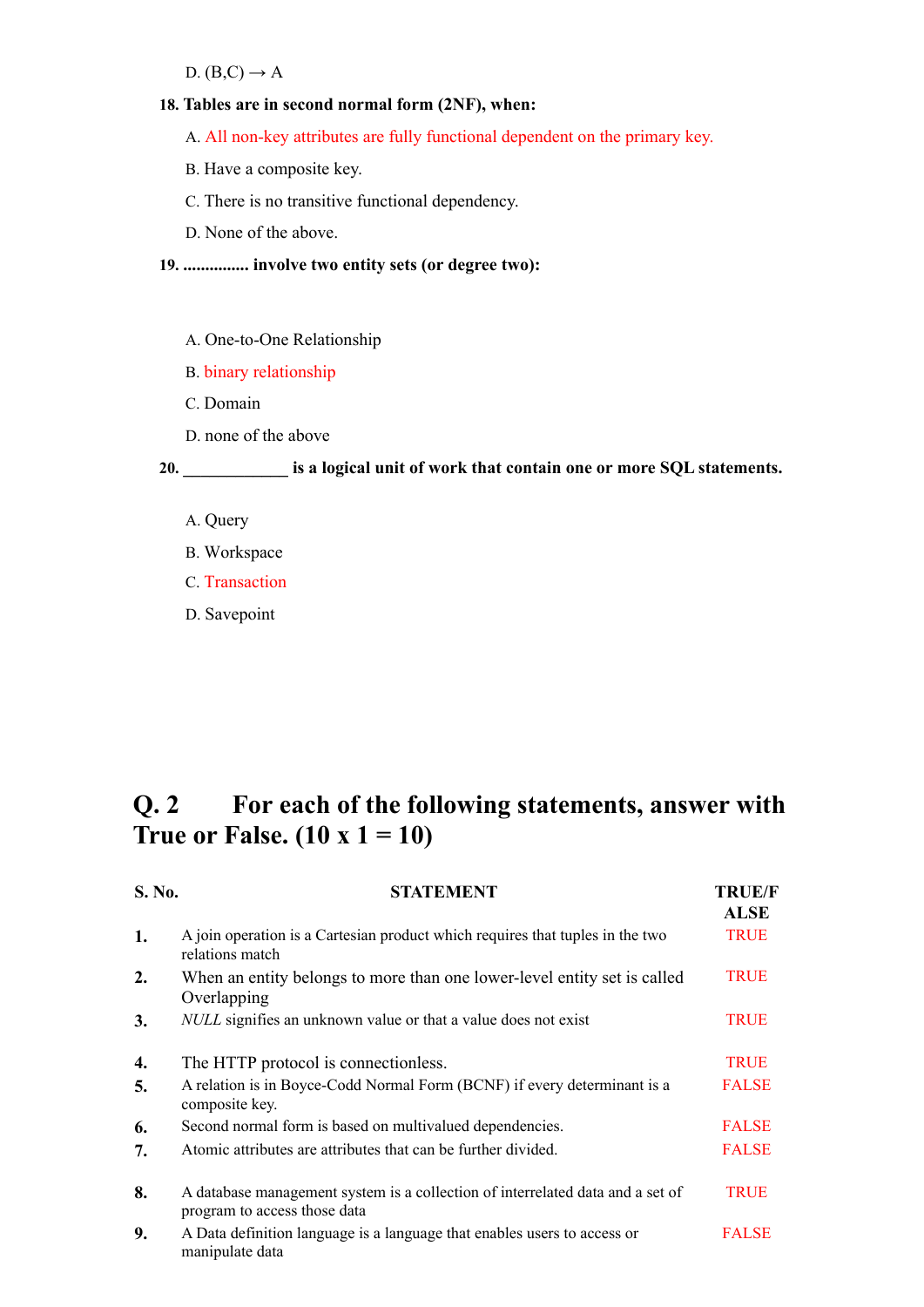### **Q. 3 Fill in the blanks with appropriate words:**  $(10 \times 1 = 10)$

| Index         | <b>Single Sign-On</b>                   | View | <b>Normalization</b>                      |
|---------------|-----------------------------------------|------|-------------------------------------------|
| <b>Atomic</b> | <b>Public Key</b>                       | UML  | <b>Attribute Inheritance</b>              |
|               | <b>Encryption</b>                       |      |                                           |
|               | <b>Set Difference Data Manipulation</b> |      | <b>Set Intersection Data Access Layer</b> |
|               | Language                                |      |                                           |

- **1. Public Key Encryption** use different keys for encryption and decryption.
- **2. Data access layer** acts as an interfaces between business logic layer and the underlying database
- **3.** The SQL **Data Manipulation Language** provides the ability to query information, and insert, delete and update tuples.
- **4.** When a lower-level entity set inherits all the attributes and relationship participation of the higher-level entity is called **Attribute inheritance.**

### **5. UML** Class Diagrams correspond to E-R Diagram, but several differences.

- **6. Normalization** is a process to help reduce the likelihood of data anomalies
- **7. Index** is a data structure used to speed up access to records with specified values.
- **8. Single Sign-On** allows user to be authenticated once, and applications can communicate with authentication service to verify user's identity without repeatedly entering passwords.
- **9.** A relational schema R is in first normal form if the domains of all attributes of R are **Atomic**.
- **10.** The **Set Difference** operation, denoted by −, allows us to find tuples that are in one relation but are not in another.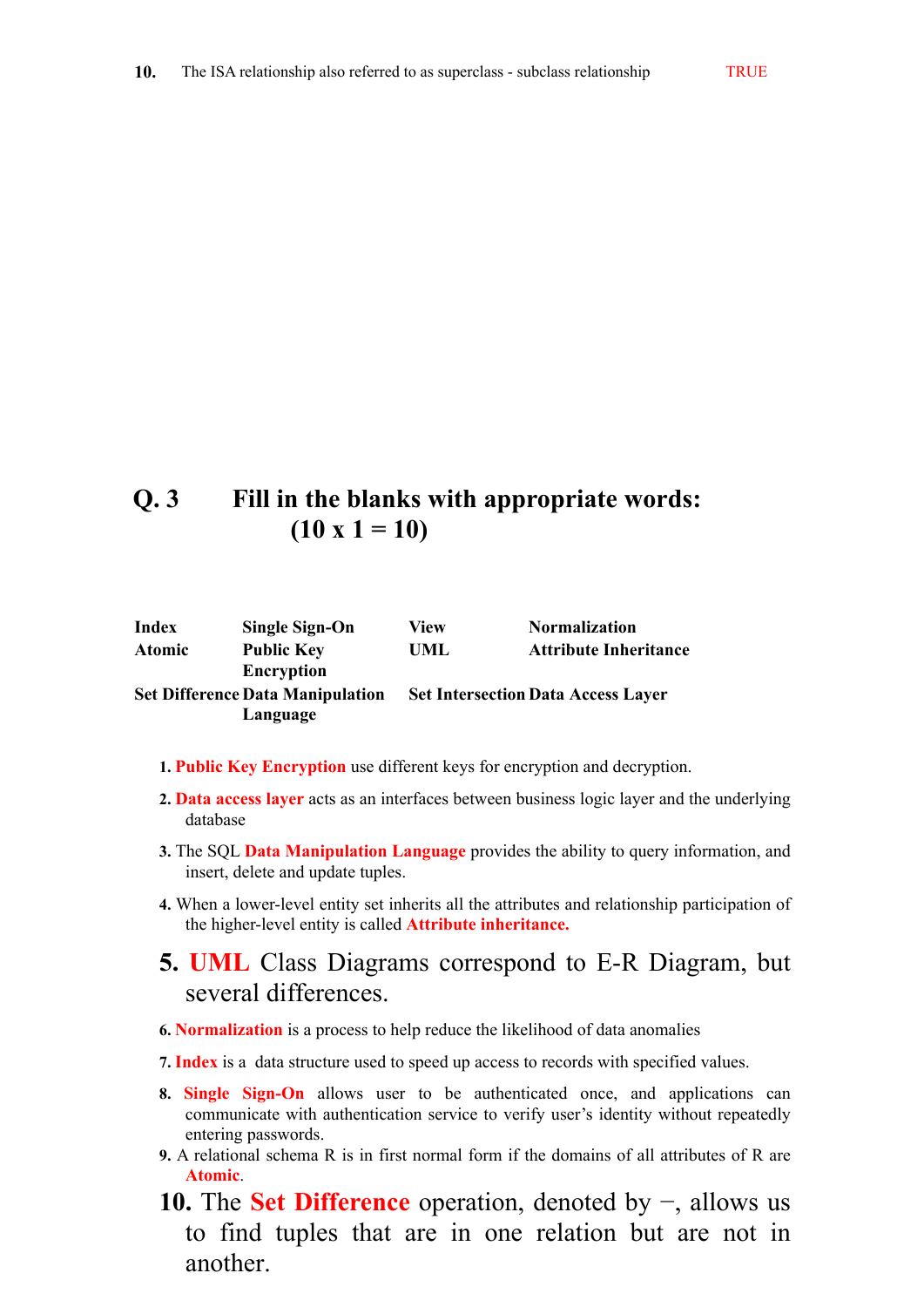## **Q. 4 Answer the following questions briefly. (5 x 4 = 20)**

**(What are the Attribute types? explain with example? (5 marks .1**

Answer:

Simple and composite attributes.

Single-valued and multivalued attributes

Example: multivalued attribute: phone\_numbers

Derived attributes

Can be computed from other attributes

Example: age, given date of birth

**2. What is the difference between commit work and rollback work in transaction?**

Answer: Commit work commits the current transaction; that is, it makes the updates performed by the transaction become permanent in the database. After the transaction is committed, a new transaction is automatically started.

> Rollback work causes the current transaction to be rolled back; that is, it undoes all the updates performed by the SQL statements in the transaction. Thus, the database state is restored to what it was before the first statement of the transaction was executed.

**3. Explain the distinction between total and partial constraints.**

Answer: In a generalization–specialization hierarchy, a total constraint means that an entity belonging to the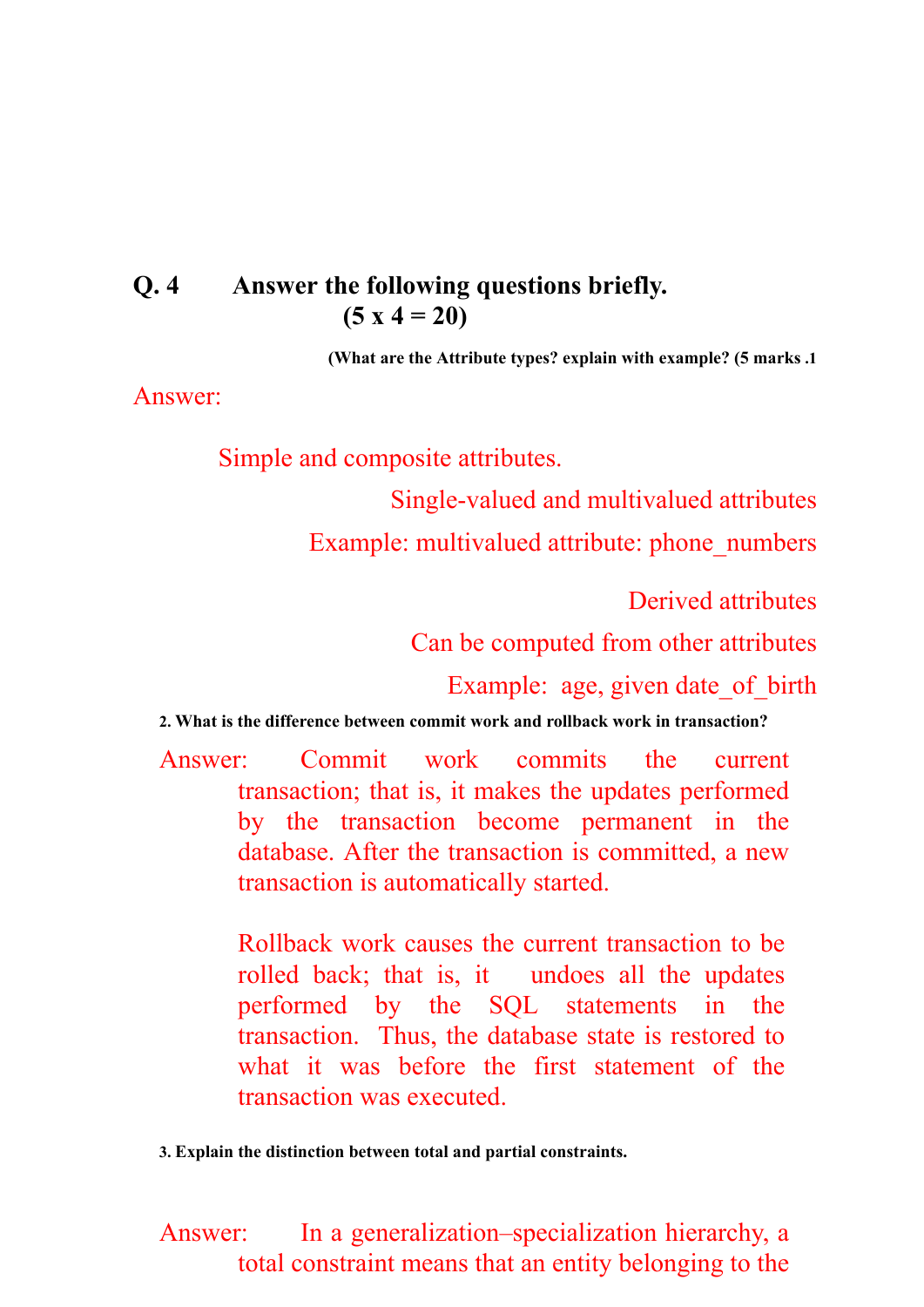higher level entity set must belong to the lower level entity set. A partial constraint means that an entity belonging to the higher level entity set may or may not belong to the lower level entity set.

### **4. Explain relational algebra and write fundamental operations of relational algebra.**

Answer: Relational algebra is a procedural query language, which takes instances of relations as input and yields instances of relations as output. It uses operators to perform queries. An operator can be either unary or binary. They accept relations as their input and yield relations as their output. Relational algebra is performed recursively on a relation and intermediate results are also considered relations.

The fundamental operations of relational algebra are as

follows −

- Select
- Project
- Union
- Set different
- Cartesian product
- Rename

**5. What is Materialized Views?** 

Answer: Certain database systems allow view relations to be stored, but they make sure that, if the actual relations used in the view definition change, the view is kept up-to-date.

# **Q. 5 Define the difference between lossy and lossless join decomposition. ( 5 Marks)**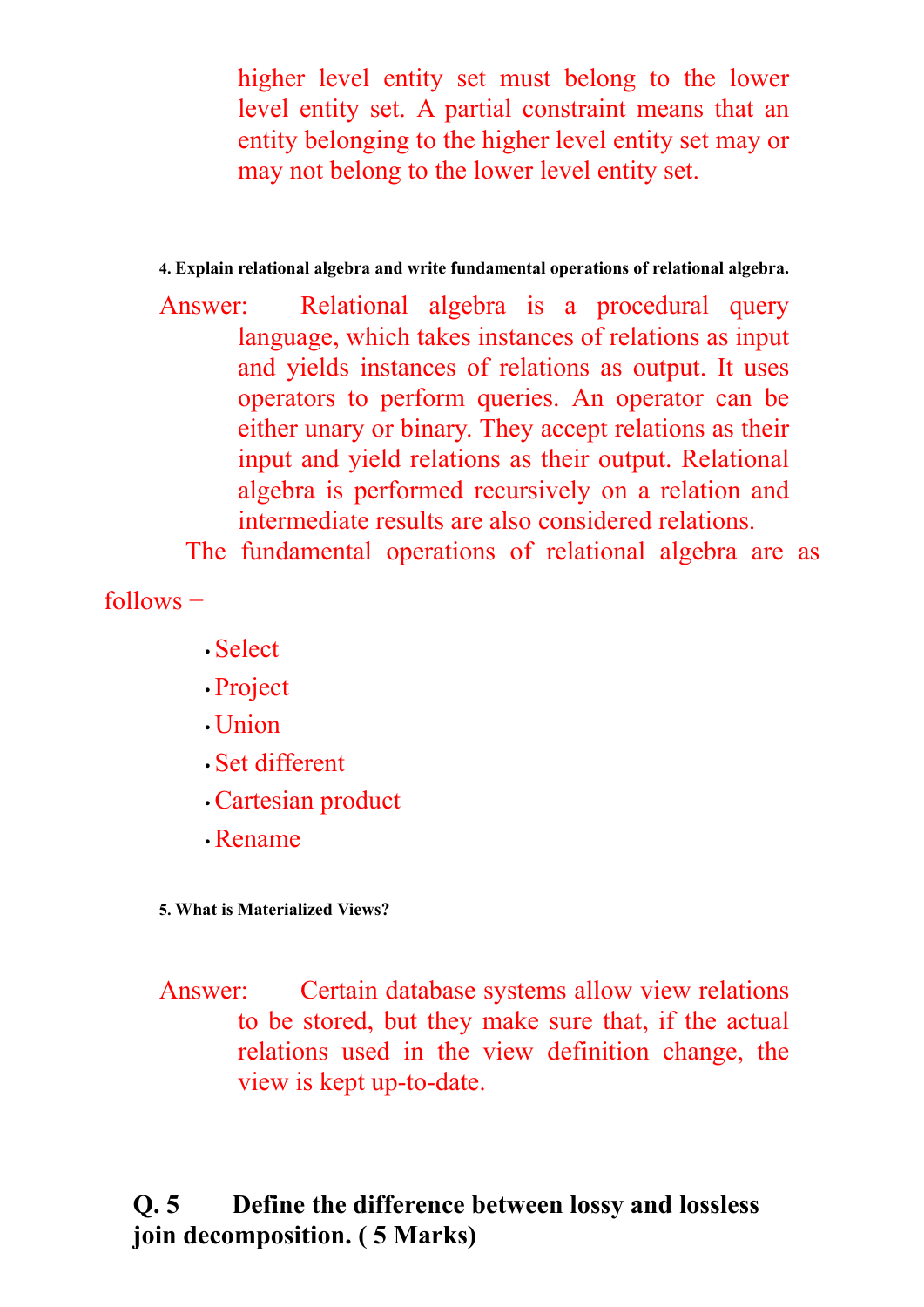Answer: We say that the decomposition is a lossless decomposition if there is no loss of information by replacing r  $(R)$  with two relation schemas  $r1(R1)$ andr $2(R2)$ . A decomposition that is not a lossless decomposition is called a lossy decomposition. the decomposition is lossy when the join result lost information about which identifiers correspond to other attributes.

# **Q. 6 Consider the bank database. (15 marks)**

branch(branch name, branch city, assets) customer (customer name, customer street, customer city) loan (loan number, branch name, amount) borrower (customer name, loan number) account (account number, branch name, balance) depositor (customer name, account number)

# **Give an expression in the relational algebra for each of the following queries:**

a. Find all loan numbers with a loan value greater than \$50,000.

b. Find the names of all depositors who have an account with a value

greater than \$9,000.

c. Find the names of all depositors who have an account with a value

greater than \$8,000 at the "Uptown" branch.

**Answer:**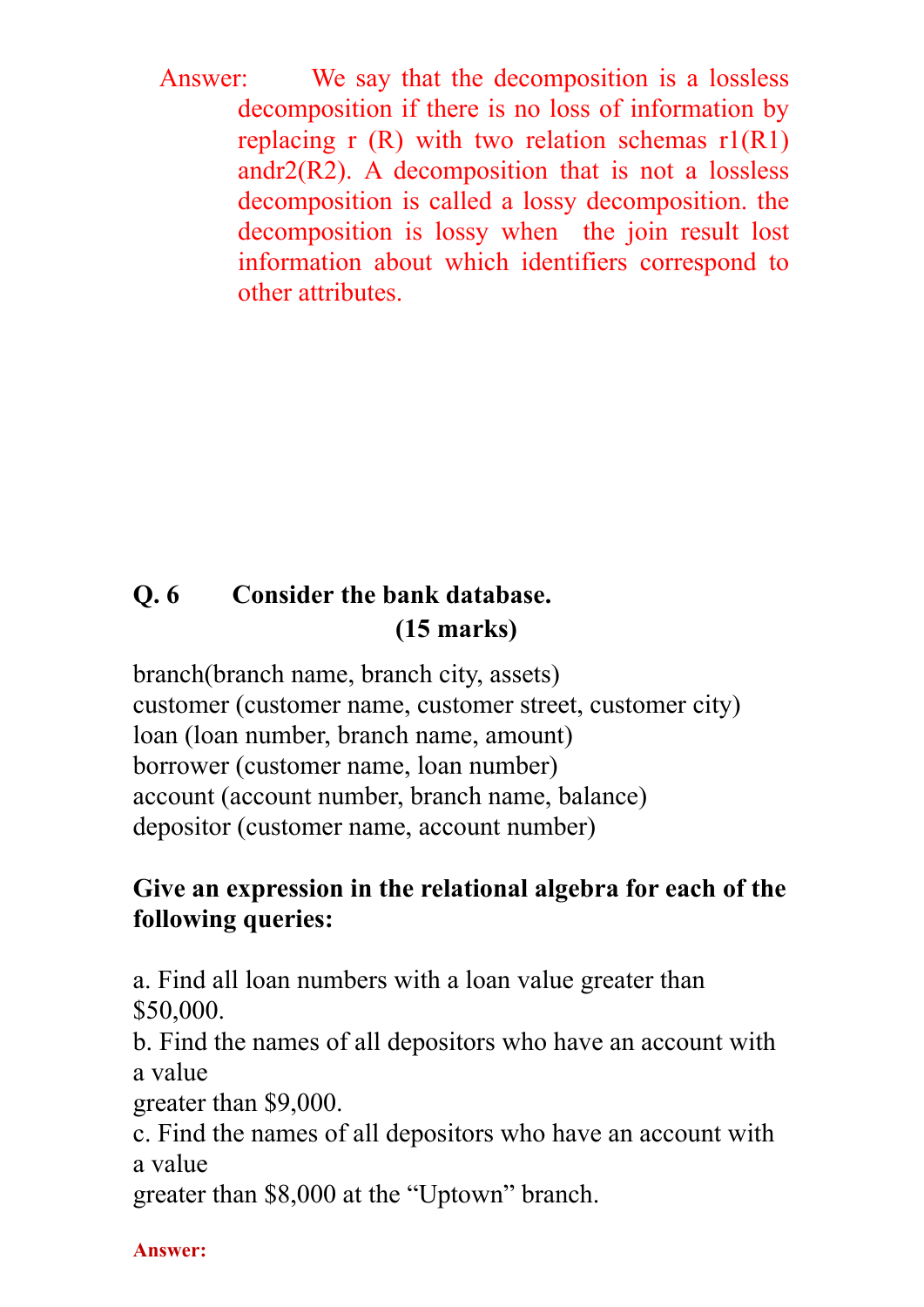a. π*loan number* (σ *amount*> 50000(*loan*)

- b. π*customer name* (σ *balance*> 9000 (*depositor X account*))
- c. π*customer name* (σ *balance*> 8000Ɋ*branch name*="Uptown" (*depositor X account*))

# **Q. 7** Use the tables below to answer the following questions:

## customers

| customerid  firstname  lastname |        |        | city       | state       |
|---------------------------------|--------|--------|------------|-------------|
| 10101                           | John   | lGrav  | Lynden     | Washington  |
| 10298                           | lLeroy | Brown  | Pinetop    | llArizona   |
| 10299                           | Elroy  | Keller | Snoqualmie | Washington  |
| 110315                          | isa    | lones  | lOshkosh   | llWisconsin |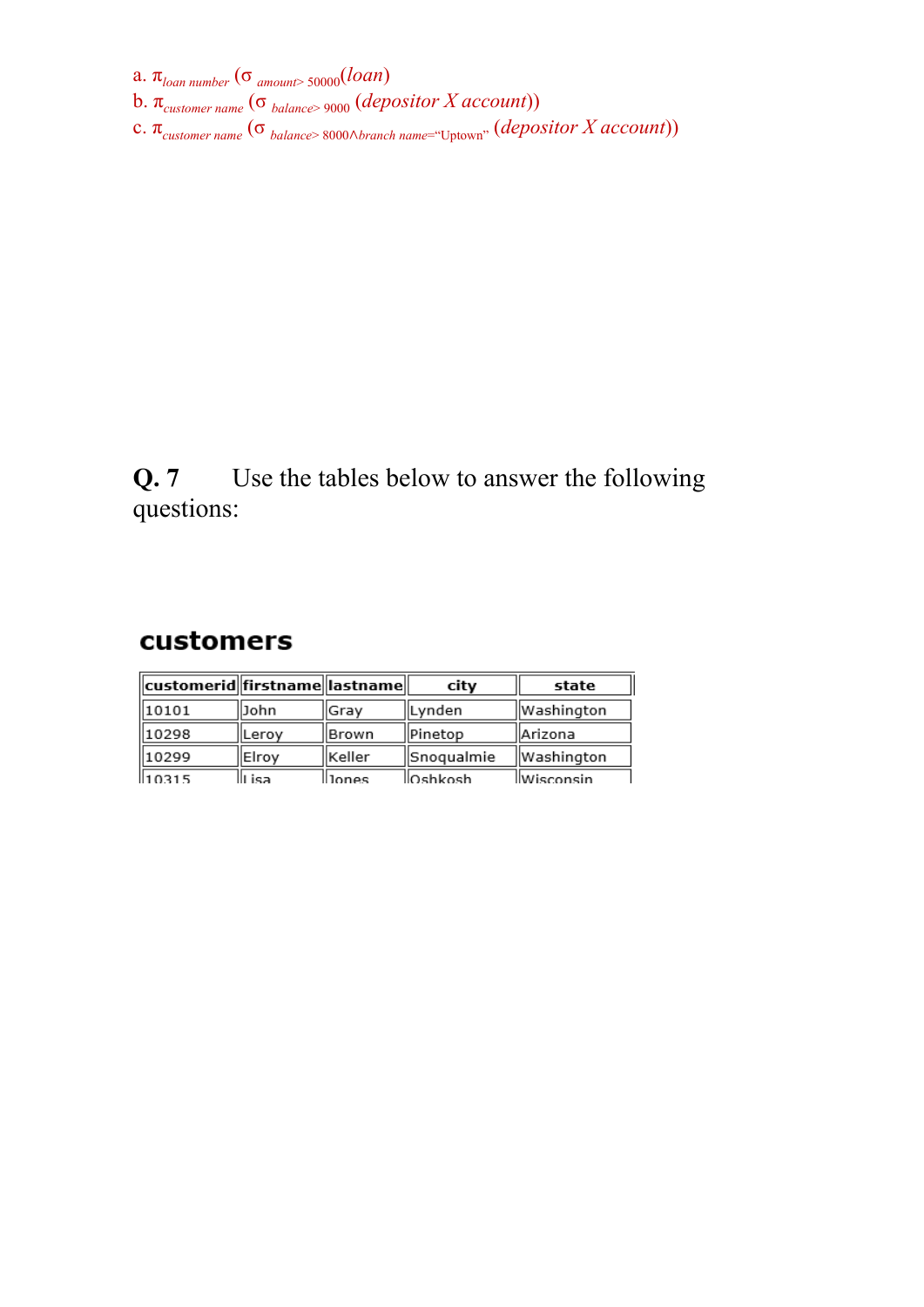| $\cdots$ $\cdots$ $\cdots$ | . |   | . |
|----------------------------|---|---|---|
|                            |   | - |   |

## items\_ordered

|       | $\ $ customerid $\ $ order_date $\ $ | item      | quantity | price   |
|-------|--------------------------------------|-----------|----------|---------|
| 10330 | 30-Jun-1999 Pogo stick               |           |          | 28.00   |
| 10101 | 30-Jun-1999 Raft                     |           |          | 58.00   |
| 10298 | 01-Jul-1999 Skateboard               |           |          | 33.00   |
| 10101 | 01-Jul-1999                          | Life Vest | 14       | 125.00  |
| 10299 | 06-Jul-1999                          | Parachute |          | 1250.00 |

# **Write SQL statements for the following queries: (5 x 4 = 20)**

1. List all customers IDs along with their items and order date. (Customer who has not ordered any item should also be shown in the result)

Answer:

SELECT customerid, item, order date

FROM customers NATURAL LEFT OUTER JOIN items ordered;

2. Create a view *Idaho\_customers* to show customers information in Idaho State only.

Answer:

CREATE VIEW Idaho\_customers AS

(SELECT customerid, firstname, lastname, city

FROM customers

WHERE state="Idaho");

3. Find the customerid of customers in the customers table that have 10101 as customerid.

Answer: SELECT CUSTOMERID FROM CUSTOMERS WHERE CUSTOMERID = '10101'

4. Find the highest price of an item in items\_ordered table. (4 marks)

Answer:

SELECT MAX(PRICE) FROM ITEMS ORDERED;

5. Give the user Manager the privilege of reading data from items\_ordered relation.

Answer: